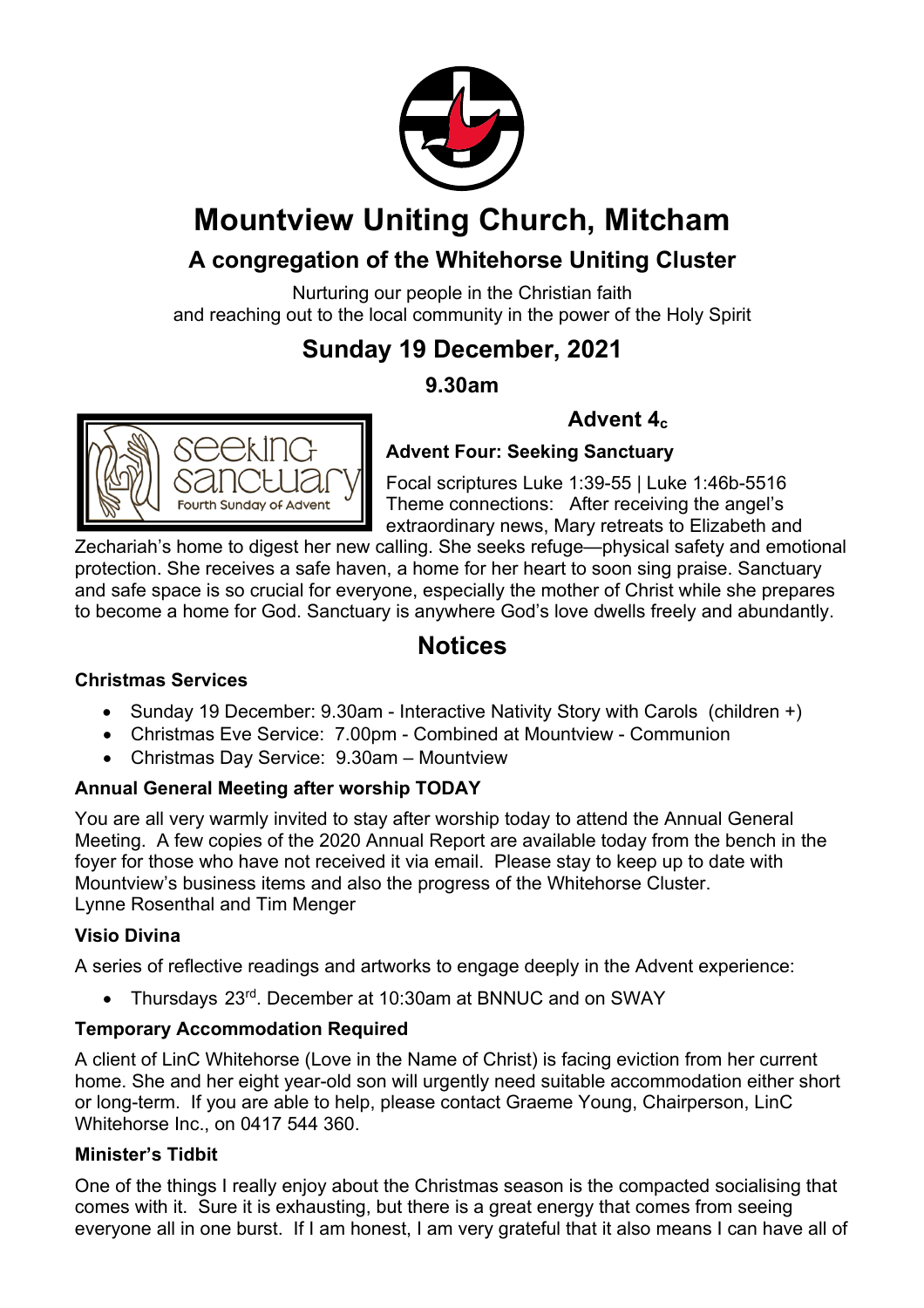January without any pressure to be social.

However this year has been strange, stranger even than last year. There is, and rightfully so, an undercurrent of fear regarding the omicron variant. Our conversations include not only, who has been "double vaxxed" but who has been "boosted" and who may miss Christmas lunch because of a super-spreader event.

Somehow, in all this mess, we are asked to create a sense of home, a sense of belonging for all. This is no easy task. One thing to remember though, if you think about the first Christmas, childbirth, with no connection to community, unknown midwives, no support, no PPE or hygiene practises, then imagine that into that mess and confusion, Mary Joseph and Jesus received visitors.

The first Christmas was not a beautifully choreographed event, it was a mess of confusion and fear and joy and celebration. I hope that helps! Rev Pete

#### **Centre 81**

Thanks to all Mountview folk who again this year, have so very generously donated food and Christmas Fare, to be included in our Christmas Hampers, which will delivered/collected on Friday, December 17, 2021. Your ongoing support, year after year, is always very generous, and our clients who receive our brimming hampers are always delighted.

This year, we have also been supported by the Blackburn North Nunawading Cluster, and we thank them for their donations and involvement in this outreach.

This year, some 35 hampers will be prepared, as the need seems to be greater, not only from our own clients, but also with requests from other organisations with our local Community. Blessings, The Committee and Receptionists at Centre 81.

#### **Fundraising Marathon for MSF**

On Sunday 12 December Daniel Jackson undertook his first full marathon (42km). He did this as a fundraiser for Médecins Sans Frontières (Doctors without Borders). If you would like to donate you can still go to https://melbmara2021.grassrootz.com/medecins-sans-frontieresaustralia/daniel-jackson. (During the service on Sunday he'll give us a report on how it went!)

#### **Annual Christmas Bowl Appeal**

Once again you are invited by Act For Peace to join with churches across Australia to share God's love through the Christmas Bowl. While we have experienced the disruption caused by the coronavirus pandemic, that is nothing compared with the impact on 82 million people around the world uprooted by conflict or disasters or caught up in humanitarian crises in Ethiopia, Myanmar, Gaza and the fall of Afghanistan. The Christmas Bowl is a vital channel for expressing our unity in Christ and sharing God's love.

It's been ten years since the civil war broke out in Syria, with thousands of families still living in neighbouring countries like Jordan. Some families, where husbands have lost jobs due to the pandemic, are dependent on food rations to survive. Many cannot afford to visit a doctor. The Christmas Bowl's partner is providing support for such families, including food rations, hygiene kits, psychosocial care and livelihood training.

Donation envelopes are available on the foyer table for those wishing to post their donation. For those who wish to donate online, there is a unique donation page at:

https://www.mycb/45123 which will total Mountview's donations. Thank you for your generous support.

#### **December Crosslight**

Copies of the latest edition of the Synod's magazine "Crosslight" are available from the foyer table. Please take a copy.

#### **Whitehorse Cluster services during December and January**

As we enter the holiday season we are providing the worship roster for your guidance. Our ministers are all taking leave during January, at various times, but we will have options to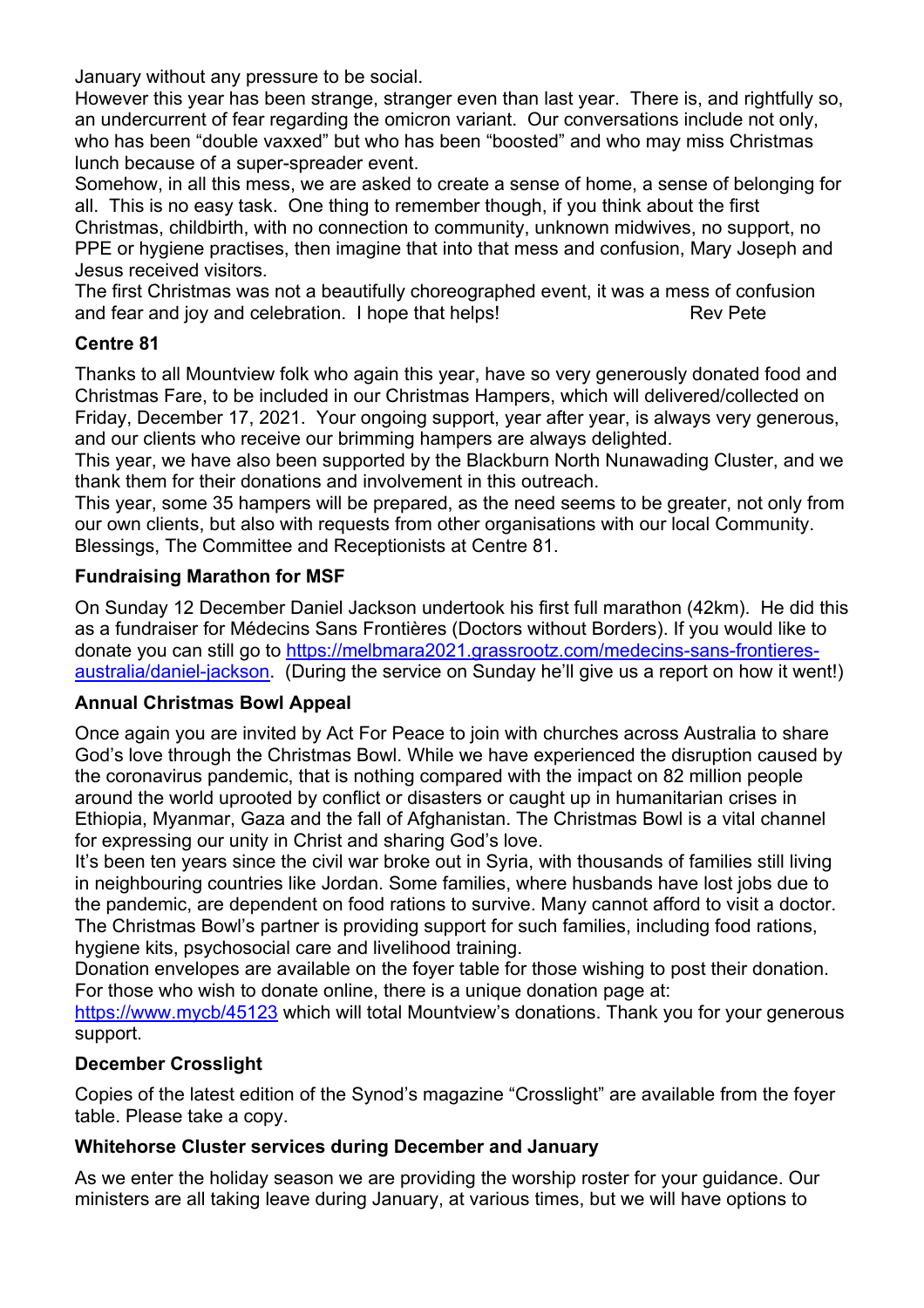attend services every Sunday, sometimes in our own church or with other congregations. Lynne Rosenthal.

| <b>Date</b>                    | <b>Blackburn Nth/Nun</b> | <b>Forest Hill</b>     | <b>Mountview</b>  |
|--------------------------------|--------------------------|------------------------|-------------------|
| 19 <sup>th</sup> Dec, Advent 4 | <b>Rev Peter Cannon</b>  | <b>Rev Pete Rivett</b> | Rev Tina Lyndon   |
| 24 <sup>th</sup> Dec, Friday   | Closed                   | Closed                 | Combined 7.00 pm  |
| <b>Christmas Eve</b>           |                          |                        | Communion         |
| 25 <sup>th</sup> Dec, Saturday | <b>Rev Tina</b>          | <b>Rev Peter</b>       | <b>Rev Pete</b>   |
| Christmas Day                  |                          |                        |                   |
| 26 <sup>th</sup> Dec, Sunday   | Closed                   | Closed                 | Closed            |
| $2nd$ Jan 2022                 | <b>Rev Pete</b>          | <b>Rev Tina</b>        | <b>Rev Peter</b>  |
| $9th$ Jan                      | Lay Preacher             | <b>Rev Pete</b>        | <b>Rev Tina</b>   |
| $16th$ Jan                     | Combined 10.00 am        | Lay Preacher           | Closed            |
|                                | <b>Rev Tina</b>          |                        |                   |
| $23rd$ Jan                     | Closed                   | Lay Preacher           | Combined 10.00 am |
|                                |                          |                        | <b>Rev Peter</b>  |
| $30th$ Jan                     | Closed                   | Combined 10.00 am      | Closed            |
|                                |                          | Meal                   |                   |
| $6th$ Feb                      | Combined 10.00 am        | Closed                 | Closed            |
|                                | Communion                |                        |                   |

#### **Whitehorse Cluster Ministers Contact and Availability Details:**

Rev Peter Cannon 0434 310 862 Sunday – Thursday Email: revpeterc@gmail.com

Rev Tina Lyndon Ng 0423 715 590 Sunday, Tuesday – Thursday (flexible days) Email: tinaalyndon@gmail.com

Rev Peter Rivett 0411 511 858 Sunday – Thursday (partial days) Email: p.rivett@outlook.com

Ministers on call 0403 225 257 Fridays and Saturdays

#### **Worship Roster**

#### **This Sunday 19 December:** Rev Tina Lyndon Ng

Heather Barnes (VF) Jenny Balshaw (F) John Cosstick (Lead Steward)

**Christmas Day:** Rev Pete Rivett

Peter Cox (VF) Colleen Rowe (F) David Rowe (Lead Steward)

**Next Sunday 26 December: CLOSED**

### **Lectionary Readings**

**This Sunday 19 December:** Michael Plumridge Micah 5:2-5a Luke 1:46b-55 or Psalm 80:1-7 Hebrews 10:5-10 Luke 1:39-45, (46-55) **Christmas Day:** Daniel Jackson Luke 2:1-20 **Next Sunday 26 December: CLOSED**